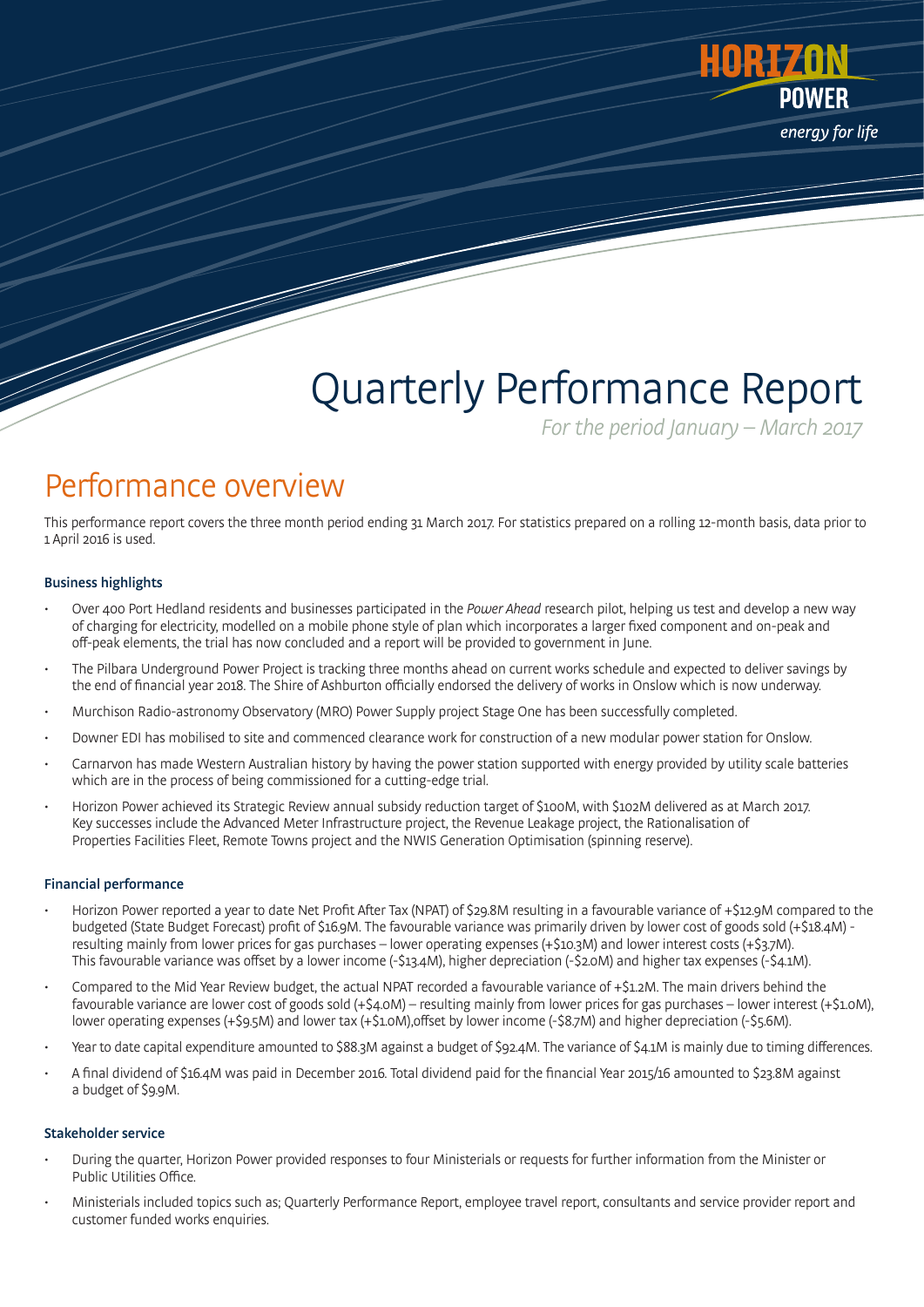

### Safety, health and the environment





Public Safety Incidents Financial year to date



#### 1.9 1.9 1.9 2 1 3 4 6 5

Lost Time Injuries Frequency Rate 12 month rolling average

All Medical Injuries Frequency Rate 12 month rolling average

Jan 2017 Feb 2017 Mar 2017  $\neg$ Target

Actual

**Tara** 



- Lost Time Injury Rates were stable at 1.9 as Horizon Power records eight consecutive months without employee lost time injury. All Medical Injury Frequency Rates in March on par with end of previous quarter.
- The lost time severity rate for the quarter was 5.0 remaining stable from the previous quarter.
- There were five new public safety incidents for the quarter cumulating to six for the period ended on 31 March 2017.
- There was no reportable fuel spill during the quarter.
- The Unassisted Pole Failure rate\* was 1.05 compared to a target of <1.00. \* based on a 3 year rolling average per 10,000 poles

### Customer service and electricity delivery



- 100% of new customer connections were completed on time.
- There were 53 new connections during the quarter.

Performing Systems out of 38 systems

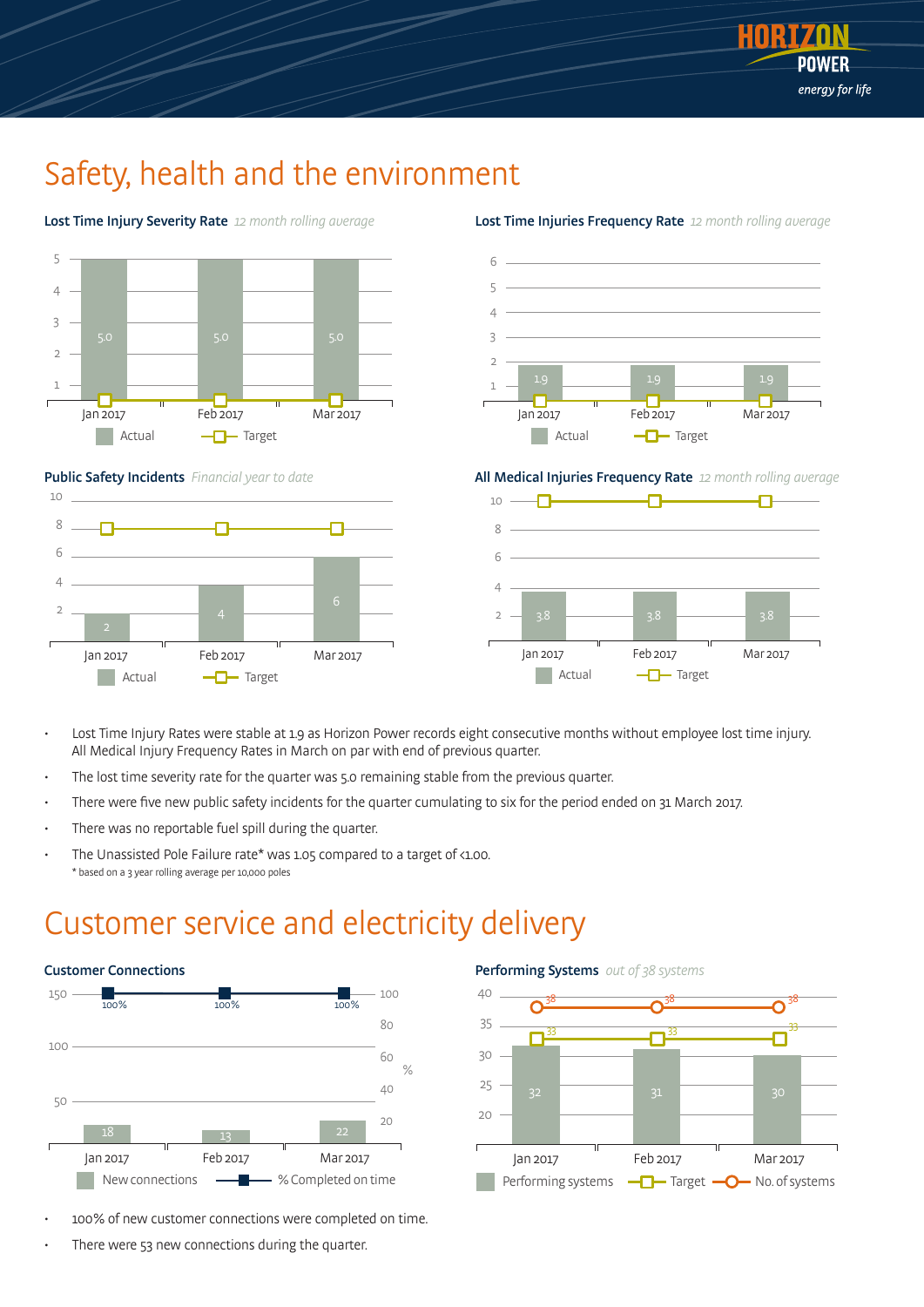

### Financial performance - Actual versus SBF

Net Profit After Tax for year to date March 2017 was higher than the State Budget Forecast, with variances broken down as follows:

#### Profit and Loss Summary (in \$millions)

|                                         | <b>Period Ended Mar 2017</b> |            |            |  |
|-----------------------------------------|------------------------------|------------|------------|--|
|                                         | <b>ACTUAL</b>                | <b>SDP</b> | <b>VAR</b> |  |
| Income                                  | 369.2                        | 382.5      | (13.4)     |  |
| Fuel and electricity purchases          | (124.1)                      | (142.5)    | 18.4       |  |
| Operating labour, overheads & materials | (86.7)                       | (97.0)     | 10.3       |  |
| <b>EBITDA</b>                           | 158.3                        | 143.0      | 15.3       |  |
| Finance lease adjustment                |                              |            |            |  |
| Depreciation and amortisation           | (65.2)                       | (63.2)     | (2.0)      |  |
| <b>EBIT</b>                             | 93.1                         | 79.8       | (13.4)     |  |
| Interest                                | (52.0)                       | (55.6)     | 3.7        |  |
| Income tax                              | (11.3)                       | (7.2)      | (4.1)      |  |
| Net profit after tax                    | 29.8                         | 16.9       | 12.9       |  |

#### 1. Income

An unfavourable variance of -\$13.4M in income primarily due to the following:

- (I) Electricity sales recorded a shortfall of -\$16.8M (actual \$203.0M v budget \$219.8M) mainly due to lower volume and budgeted L4 tariff not gazetted.
- (II) Contribution Service Obligation was higher by \$1.6M due to higher TAP.
- (III) Miscellaneous revenue were higher +\$4.3 due to higher than expected wheeling revenue and unbudgeted foreign currency hedging gains.
- (IV) Customer contributions was down by \$2.5M.

#### 2. Fuel and electricity purchases

 A favourable variance of +\$18.4M was mainly driven by savings in gas purchases due to lower gas prices and lower sales volumes.

#### 3. Operating labour, overheads and materials

 Operating expenditure is tracking under budget primarily driven by lower overheads due to cost management, savings across various items of operating expenses and the timing of project expenses.

#### 4. Depreciation

Depreciation is higher than budget mainly due to projects being completed ahead of the budget schedule namely AMI and MRO.

#### 5. Interest and income tax

The positive variance of +\$3.7M in interest is due to lower debt than budgeted. The unfavourable variance in tax (-\$4.1M) is resulting from higher earnings than budgeted.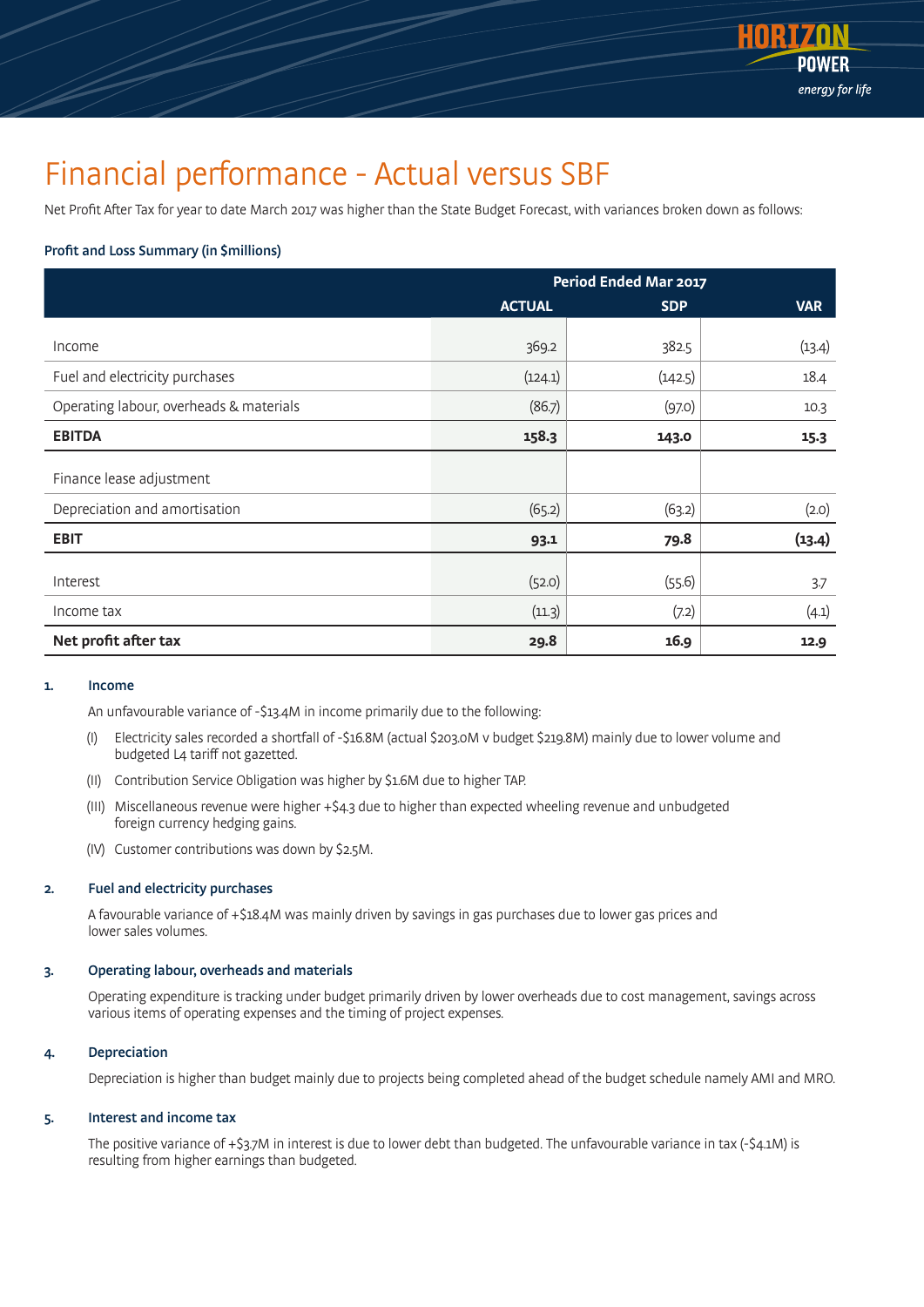

### Financial performance - Actual versus MYR

Net Profit After Tax for year to date March 2017 was higher than the Mid Year Review, with variances broken down as follows:

#### Profit and Loss Summary (in \$millions)

|                                         | <b>Period Ended March 2017</b> |            |            |  |
|-----------------------------------------|--------------------------------|------------|------------|--|
|                                         | <b>ACT</b>                     | <b>MYR</b> | <b>VAR</b> |  |
| Income                                  | 369.2                          | 377.9      | (8.7)      |  |
| Fuel and electricity purchases          | (124.1)                        | (128.1)    | 4.0        |  |
| Operating labour, overheads & materials | (86.7)                         | (96.2)     | 9.5        |  |
| <b>EBITDA</b>                           | 158.3                          | 153.6      | $4 - 7$    |  |
| Finance lease adjustment                |                                |            |            |  |
| Depreciation and amortisation           | (65.2)                         | (59.6)     | (5.6)      |  |
| <b>EBIT</b>                             | 93.1                           | 94.0       | (0.9)      |  |
| Interest                                | (52.0)                         | (53.1)     | 1.1        |  |
| Income tax                              | (11.3)                         | (12.3)     | (1.0)      |  |
| Net profit after tax                    | 29.8                           | 28.6       | 1.2        |  |

#### 1. Income

An unfavourable variance of -\$8.7M in income primarily due to the following:

 Electricity sales recorded a shortfall of -\$8.6M (actual \$203M v budget \$211.6M) mainly due to decrease in the Pilbara due to lower residential volumes partially offset by higher consumption by Fortescue Mining Group.

#### 2. Fuel and electricity purchases

A positive variance of +\$4.0M was mainly driven by savings in gas purchases due to lower gas prices and purchase volumes.

#### 3. Operating labour, overheads and materials

 Operating expenditure is tracking under budget primarily driven by lower overheads due to cost management, savings and timing of expenditure.

#### 4. Interest

Lower interest cost due to lower debt draw down and lower interest rate than budgeted.

#### 5. Depreciation and amortisation

 Higher depreciation due mainly to timing differences in capitalisation of assets, for example the Advanced Metering Infrastructure was capitalised earlier this year whereas the MYR budget assumes depreciation starting from July 2017.

#### 6. Income tax

Higher tax expense is due to higher profit compared to budget.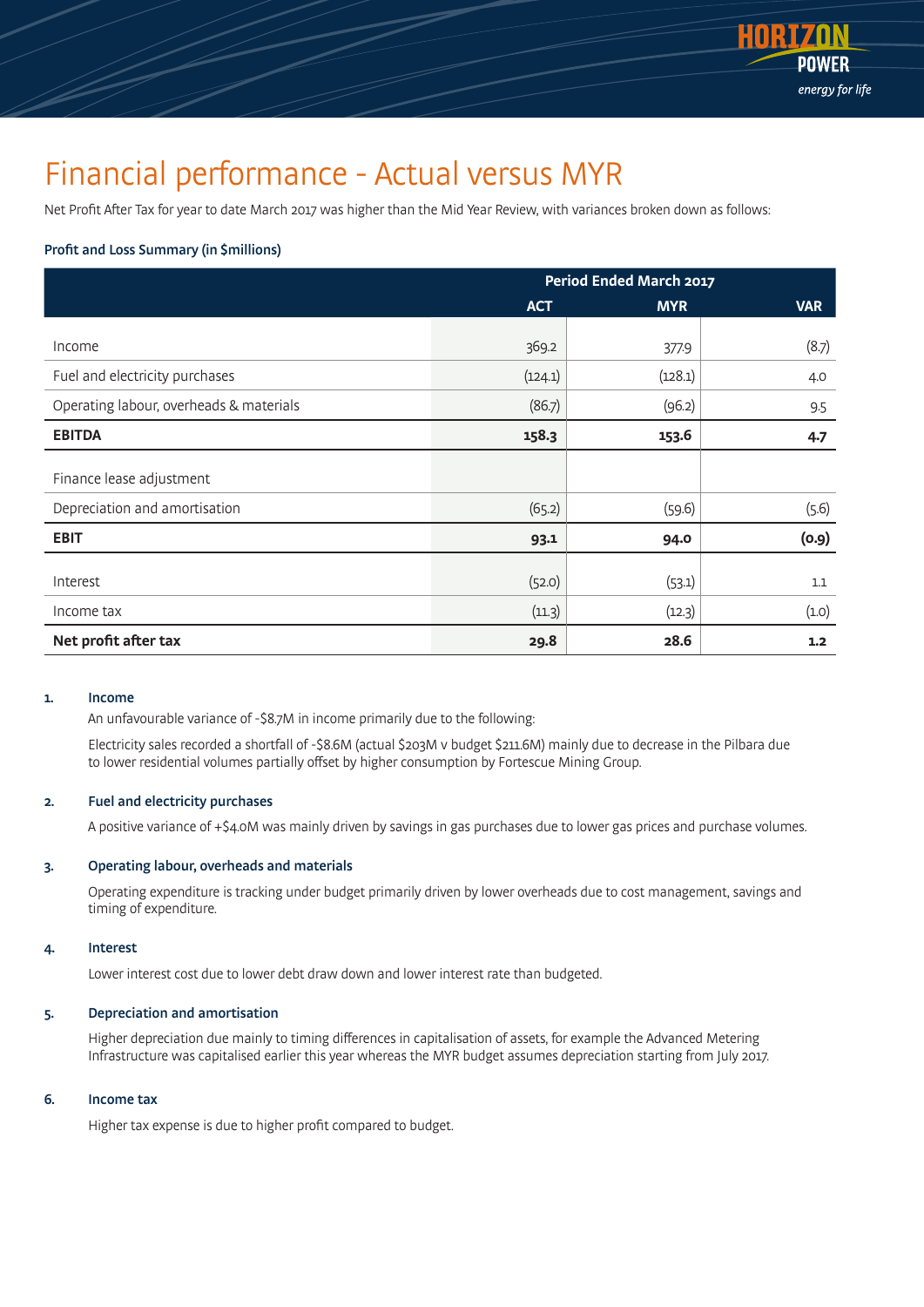

## Other performance measures

| <b>KPIs</b>                                                   | Actual                  | <b>Target</b> | <b>Commentary</b>                                                                                      |  |  |
|---------------------------------------------------------------|-------------------------|---------------|--------------------------------------------------------------------------------------------------------|--|--|
| <b>Business Value</b>                                         |                         |               |                                                                                                        |  |  |
| Unit Cost to Supply (cents/kWh)*                              | 29.5                    | 34.6          | The lower cost to supply reflects a decrease in cost<br>of goods sold mainly from the lower gas costs. |  |  |
| Return on Assets (%)**                                        | $7.6\%$<br>(annualised) | 6.6%          | Higher Return on Asset due to higher Earnings<br>Before Interest and Tax than budgeted.                |  |  |
| Subsidy reduction \$M (cumulative)                            | 102.3                   | 87.3          | Realised benefits now total \$102.3 M ahead of the<br>target of \$100 M set for 2017/18.               |  |  |
| Community                                                     |                         |               |                                                                                                        |  |  |
| Customer Satisfaction (Annual)<br>(Survey rating %)           | 73%                     | 270%          | YTD Customer satisfaction based on<br>June 2016 Survey.                                                |  |  |
| No. of Customer Bills on Time<br>(Unbilled accounts >90 days) | $\mathbf{1}$            | 40<           | Unbilled numbers continue to improve following<br>the completion of the advanced meter roll-out.       |  |  |

\* Being Costs of goods sold + operating expenditure divided by kWh

\*\* Return on Asset = Annualised EBIT / Average Total Assets for the period.